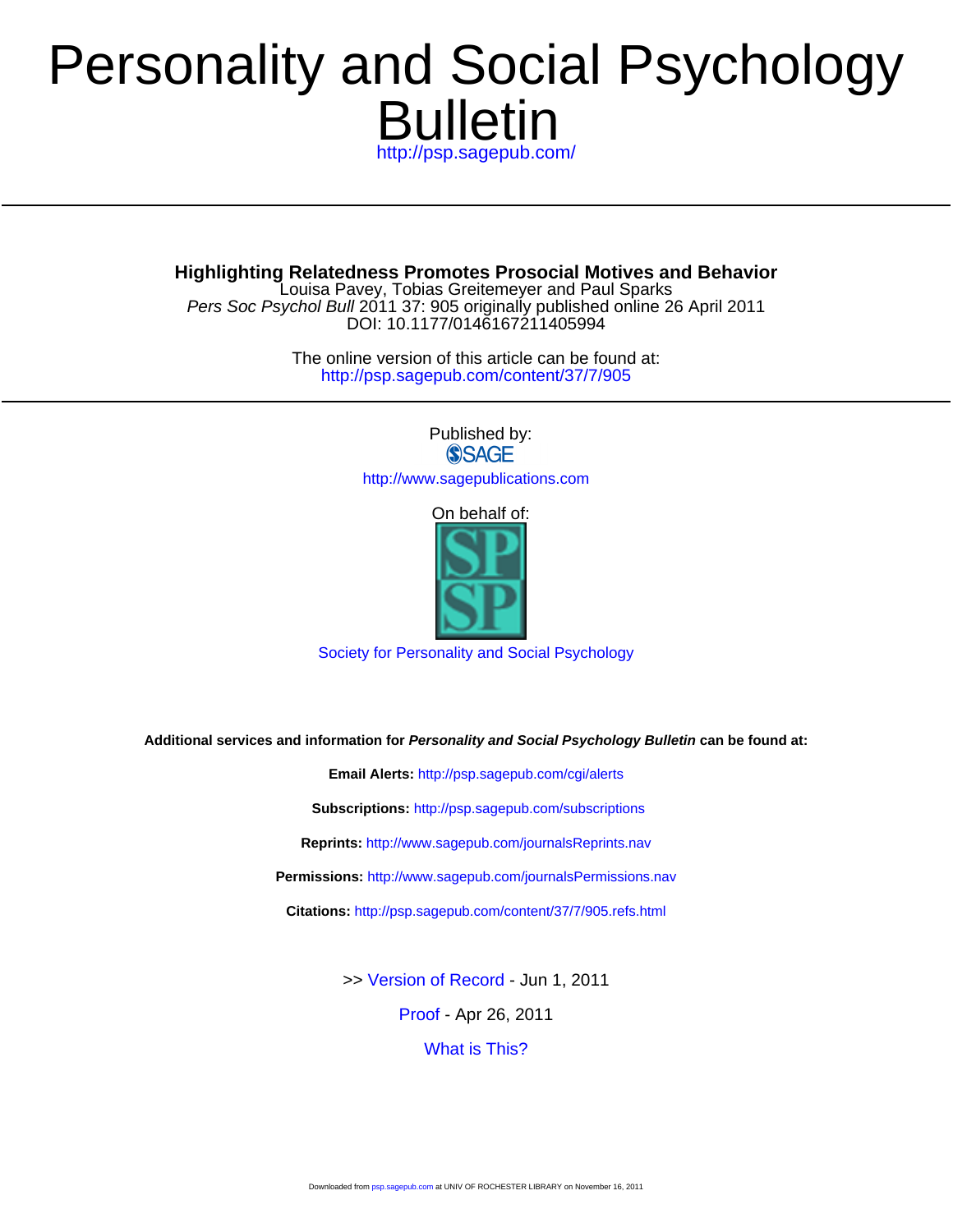## **Highlighting Relatedness Promotes Prosocial Motives and Behavior**

Personality and Social Psychology Bulletin 37(7) 905–917 © 2011 by the Society for Personality and Social Psychology, Inc Reprints and permission: sagepub.com/journalsPermissions.nav DOI: 10.1177/0146167211405994 http://pspb.sagepub.com



 $\mathsf{Louisa\; Paves}^{\mathsf{I}}, \mathsf{Tobias\; Greitemeyer}^{\mathsf{2}}, \mathsf{and\; Paul\,Sparks}^{\mathsf{3}}$ 

## **Abstract**

According to self-determination theory, people have three basic psychological needs: relatedness, competence, and autonomy. Of these, the authors reasoned that relatedness need satisfaction is particularly important for promoting prosocial behavior because of the increased sense of connectedness to others that this engenders. In Experiment 1, the authors manipulated relatedness, autonomy, competence, or gave participants a neutral task, and found that highlighting relatedness led to higher interest in volunteering and intentions to volunteer relative to the other conditions. Experiment 2 found that writing about relatedness experiences promoted feelings of connectedness to others, which in turn predicted greater prosocial intentions. Experiment 3 found that relatedness manipulation participants donated significantly more money to charity than did participants given a neutral task. The results suggest that highlighting relatedness increases engagement in prosocial activities and are discussed in relation to the conflict and compatibility between individual and social outcomes.

## **Keywords**

relatedness, priming, prosocial behavior, volunteering, self-determination theory

Received August 18, 2010; revision accepted February 4, 2011

The relation between individual and societal welfare represents a long-standing concern within the history of social thought (Graumann, 1988; Smith, 1993). Although some perspectives point to the apparent conflict between individual and societal benefit (e.g., Dawes, 1980), other positions indicate possibilities for the alignment of individual and social interests (e.g., Mansbridge, 1990). Further to this, empirical research has found that prosocial behavior such as voluntary work and charity giving benefit the actor as well as the recipient (Thoits & Hewitt, 2001; Weinstein & Ryan, 2010). Social psychology has long been interested in people's motives for prosocial behavior and the extent to which it is enacted for selfish versus altruistic reasons (e.g., Aderman & Berkowitz, 1970; Batson et al., 1988; Hoffman, 1981; Pomazal & Jaccard, 1976). More recently, research has focused on investigating people's motivation for helping others (e.g., Finkelstein, Penner, & Brannick, 2005; Gebauer, Riketta, Broemer, & Maio, 2008; Grant, 2008) and on determining the extent to which various demographic variables and personality traits predict engagement in prosocial activity (see Penner, Dovidio, Piliavin, & Schroeder, 2005, for a review). A further important and pressing issue is how one can actively encourage prosocial behavior.

One useful way in which social benefits might be achieved is via the promotion of individuals' feelings of connectedness toward others. Research indicates that people have a fundamental need for belonging (Baumeister & Leary, 1995), which when unsatisfied (e.g., through social exclusion) leads to increases in violence and aggression (Twenge, Baumeister, Tice, & Stucke, 2001) and reductions in cooperative and prosocial behavior (Twenge, Baumeister, DeWall, Ciarocco, & Bartels, 2007). Other research has shown that when people are reminded of connectedness to others, they show a reduction in aggressive tendencies (Twenge, Zhang, et al., 2007).

One theory that suggests there is a fundamental and universal human need for relatedness is self-determination theory (SDT; Deci, 1980; Deci & Ryan, 1985; Ryan & Deci, 2000a). SDT proposes that people have three basic psychological needs: *relatedness, competence*, and *autonomy* (Deci & Ryan, 2000; Ryan, 1995). Relatedness is the extent to which a person feels connected to the people around him or her, competence is the extent to which a person feels capable of achieving his or her goals, and autonomy is the extent to which decisions and actions emanate from a person's integrated self

#### **Corresponding Author:**

<sup>1</sup> Kingston University, Kingston-upon-Thames, UK  $^{\rm 2}$ University of Innsbruck, Innsbruck, Austria  $^3$ University of Sussex, East Sussex, UK

Louisa Pavey, Faculty of Arts and Social Sciences, Kingston University London, Penrhyn Road, Kingston-upon-Thames, KT1 2EE, UK Email: l.pavey@kingston.ac.uk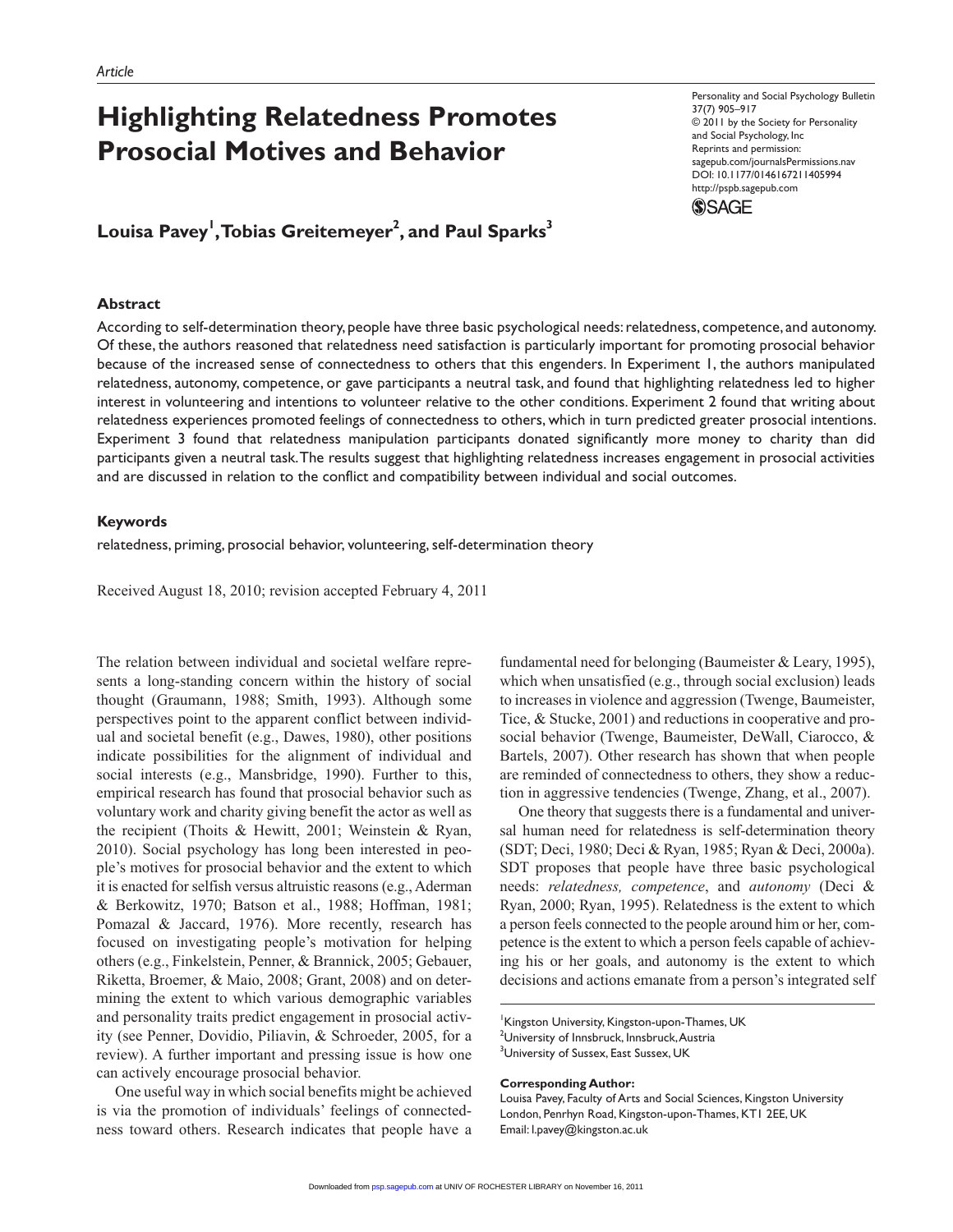rather than being the product of external influence or coercion (Ryan & Deci, 2000a, 2006; Sheldon, Elliot, Kim, & Kasser, 2001). SDT suggests that these needs are as essential to our psychological health as food, water, and shelter are to our physical health (Ryan & Deci, 2000b). Greater satisfaction of the needs for relatedness, autonomy, and competence are suggested to lead to optimal psychological functioning, fostering growth, integration, and constructive social development (Ryan & Deci, 2000a), with need satisfaction motivating greater engagement in further need-satisfying experiences. Empirical evidence shows that greater relatedness, autonomy, and competence satisfaction is indeed positively related to well-being (Reis, Sheldon, Gable, Roscoe, & Ryan, 2000; Sheldon & Elliot, 1999), happiness (Sheldon, Ryan, & Reis, 1996), and vitality (Nix, Ryan, Manly, & Deci, 1999).

Using a correlational design, Gagné (2003) showed that people's self-reported relatedness, autonomy, and competence were associated with greater engagement in prosocial activities such as donating to charity, volunteering, recycling, and blood donation. Weinstein and Ryan (2010) also reported associations between feelings of autonomy and relatedness satisfaction and prosocial tendencies. However, as with all correlational research, the direction of influence within these relations cannot be inferred. It is therefore important to examine the causal relation between need fulfillment and prosocial tendencies using experimental methods.

Moreover, it may be that some of the three basic psychological needs are more predictive of prosocial outcomes than are others. Relatedness need satisfaction is likely to be particularly important for promoting prosocial behavior because of the increased sense of connectedness to others that this engenders, and the current three experiments investigate the extent to which experimentally increasing feelings of relatedness can influence prosocial motives and behavior. We expected relatedness satisfaction to be more important in motivating acts of kindness toward others than would satisfaction of autonomy and competence, as relatedness directly concerns the extent to which people form strong social relationships and have a sense of community (Ryan & Deci, 2000a). SDT also suggests that when a particular need is satisfied, this may lead to further engagement with experiences that satisfy that need (Ryan & Deci, 2000a). For example, research has shown that satisfaction of the need for relatedness leads to incremental valuing of relatedness experiences (Moller, Deci, & Elliott, 2010). Therefore, if people are given an opportunity to feel that their need for relatedness is satisfied, this may motivate further engagement with prosocial action, which satisfies people's relatedness needs. It is therefore expected that increasing relatedness will elicit greater prosocial tendencies.

Previous research has shown that security of attachment can be experimentally primed to increase prosocial tendencies (Mikulincer & Shaver, 2005). La Guardia, Ryan, Couchman, and Deci (2000) demonstrated that SDT relatedness was a stronger predictor of secure attachment than was autonomy or competence, and research by Mikulincer and Shaver (2003, 2005) has demonstrated the importance of secure attachments in the development of prosocial tendencies. However, SDT theorists (e.g., Ryan, Brown, & Creswell, 2007) have suggested that security of attachment is just one aspect of positive relational experiences and that a broader conceptualization of relatedness is possibly more important for determining positive outcomes.

Recent experimental research has also indicated that it may be possible to prime people's autonomous motivation orientation and directly influence outcome measures such as more autonomous functioning (Levesque, Copeland, & Sutcliffe, 2008; Levesque & Pelletier, 2003), less selfhandicapping (Hodgins, Yacko, & Gottlieb, 2006), less defensive self-esteem (Hodgins, Brown, & Carver, 2007), and greater acceptance of threatening health-risk information (Pavey & Sparks, in press), using sentence unscrambling methodology. Need-supportive instructions for a task have also been found to influence subsequent enjoyment and performance (Sheldon & Filak, 2008). The current research combines aspects of this previous methodology to determine whether temporarily increasing feelings of relatedness need satisfaction might elicit positive effects on prosocial tendencies.

Identifying causal relations could help inform interventions aimed at promoting prosocial behavior through accentuating satisfaction of the need for relatedness as outlined in SDT. In addition, the notion that promoting feelings of relatedness may lead to greater prosocial behaviors fits with the wider SDT framework (Ryan & Deci, 2000a) that suggests that need satisfaction fosters a tendency toward growth, positive social development, and integrated psychological functioning (Hodgins & Knee, 2002; Ryan & Brown, 2003). The three experiments will enable conclusions to be drawn about the extent to which increasing feelings of relatedness satisfaction can elicit prosocial tendencies. The research also represents an important theoretical and methodological advance in our understanding of how feelings of basic psychological need satisfaction can be experimentally manipulated to affect motivation and behavior.

## **Experiment 1**

In Experiment 1, a task in which words associated with relatedness, autonomy, and competence were embedded in sentences, in addition to tailored instructions for the task, aimed to manipulate each of these constructs. The accessibility of relatedness, autonomy, and competence words (measured using a word stem completion exercise) following the tasks served as manipulation checks. The effects of the manipulations on participants' intentions to undertake volunteer work for a charity and their interest in volunteering were then recorded. We predicted that the relatedness, autonomy, and competence manipulations would increase the cognitive accessibility of each prime-related construct. We further predicted that participants in the relatedness manipulation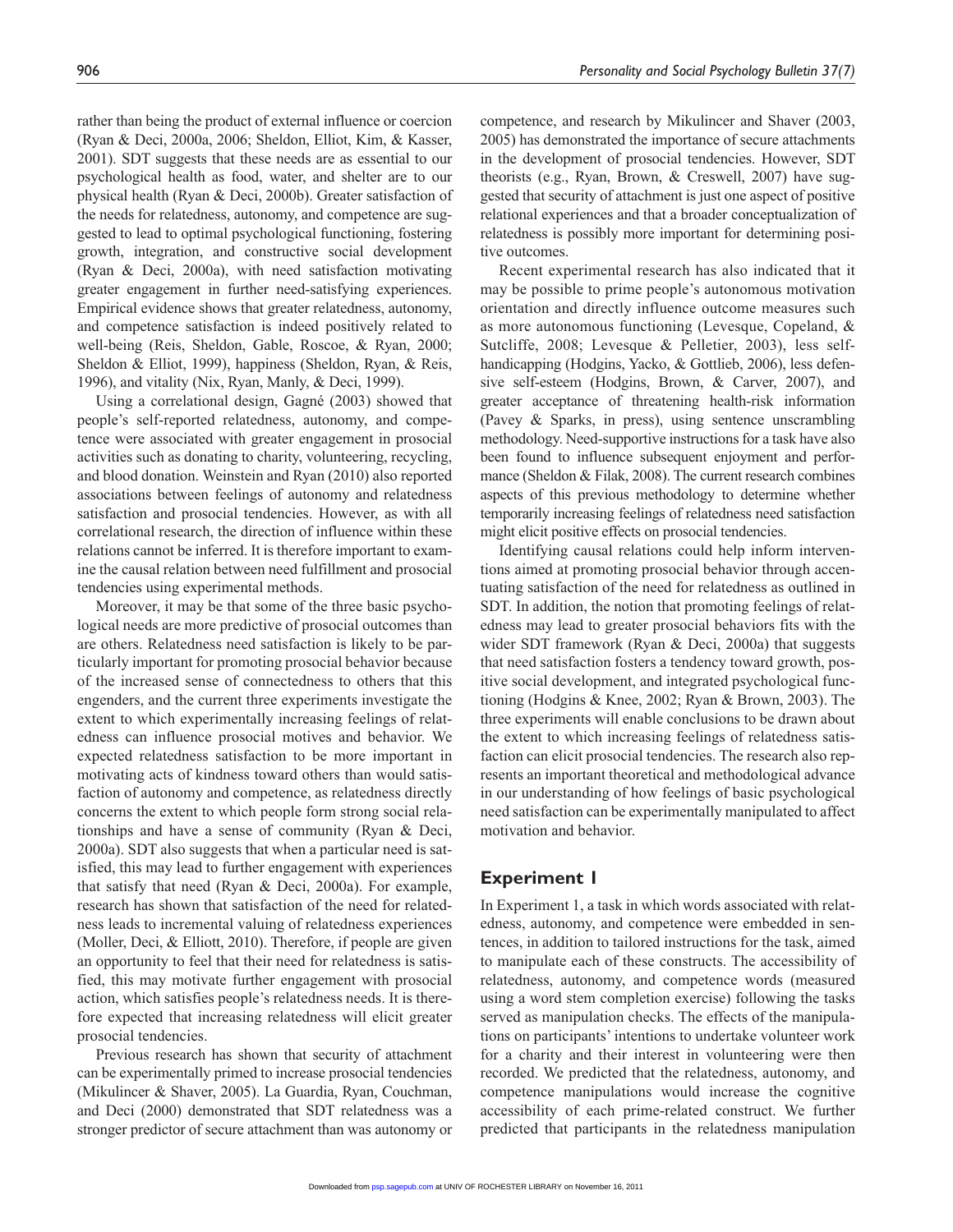condition would report greater intentions to undertake volunteer work and greater interest in volunteering than would those in the other conditions.

### *Method*

*Design*. An independent measures design was employed in which participants were randomly assigned to the relatedness manipulation, autonomy manipulation, competence manipulation, or neutral conditions and completed a battery of measures presented in an online questionnaire.

*Participants*. Participants were female psychology undergraduate students ( $N = 155$ ) who participated for partial fulfillment of course requirements. Ages ranged from 19 to 46  $(M = 21.30, SD = 5.08)$ .

#### *Materials and Procedure*

Participants completed the questionnaire on individual PCs in a computer lab with between 20 and 40 participants in each group. Participants were asked to click on a URL link to an online questionnaire, which redirected them to one of the four experimental conditions. They were not given information about the study before taking part and were only told that the questionnaire would consist of a series of questions and cognitive tasks taking approximately 10 min to complete. Participants then completed the following measures in the order they are presented here.

*Relatedness, autonomy, and competence manipulations*. Depending on condition, relatedness, autonomy, and competence were manipulated using an implicit priming task in addition to two sets of tailored instructions. The implicit priming task was a sentence unscrambling task, adapted from that used by Levesque and Pelletier (2003). Participants were given a list of 20 sets of five words, with 15 sets containing words associated with either relatedness (e.g., *community, together, connected, relationship*), autonomy (e.g., *freedom, choice, preference, opportunity*), competence (e.g., *capable, skilled, expert, competent*), or neutral words (e.g., *book, tablecloth, lamp, shoe*).<sup>1</sup> The remaining 5 sets of words were neutral in all conditions. Participants were asked to make a sentence out of four of the five words in each set and to type out the four-word sentence underneath the five words in a box provided (e.g., the words "is to here served lunch" could be written as "lunch is served here"). Previous research has demonstrated that participants are unaware of the purpose of such tasks (Pavey & Sparks, in press).

In addition to the content of the priming task, the instructions for the task (adapted from Sheldon & Filak, 2008) were tailored to each condition, with words associated with either autonomy, competence, or relatedness implanted in the instructions. The autonomy priming task instructions read,

Please feel free to complete the sentences in any way you choose (as long as the sentence makes sense). Just play around with the words in your head and see how they best fit together. There are no wrong answers, and many people find this task interesting and enjoyable.

Instructions for the competence priming task read,

There is a lot of diversity in people's ability to complete this task and lots of people find it quite difficult. However, the task often gives people a sense of achievement and shows that they are capable of completing even challenging tasks.

Instructions for the relatedness priming task read,

The researchers who developed this task are interested in your unique language style, and really appreciate and value your input. Do as best you can on your own, but please feel free to ask questions at any time; we are here to help and support you if you feel you need it.

The instructions for the word completion task (detailed below) were also tailored to condition to strengthen the manipulation effect: autonomy manipulation condition: "There are several correct ways of completing the words, but please enter the first thing that comes to mind"; competence manipulation condition: "Lots of people find it quite difficult, but just do the best you can"; relatedness manipulation condition: "We are here to help if you get stuck, and really value your effort on this task." The manipulation therefore consisted of three elements: (a) the instructions for the sentence unscrambling task, (b) the sentence unscrambling task, and (c) the instructions for the manipulation check.

*Word completion task*. Participants were given 12 word stem completion exercises (developed for this study). This involved part of a word being shown to participants, who were then asked to complete the word using the first solution that came to mind. Each word had several possible correct answers (e.g., *re \_ \_ te* could be written as *recite, remote*, or *relate*). Three of the solutions could potentially be words that were associated with relatedness (*connect, relate*, and *share*), three associated with autonomy (viz., *decide, free*, and *select*), and three associated with competence (*expert, skill*, and *clever*). Three were neutral words (*apple, book*, and *plant*). Participants therefore received a score of 0 to 3 for the relatedness, autonomy, and competence manipulation checks depending on the number of relevant words they completed.

*Intentions to volunteer*. Participants were asked, "To what extent do you intend to do volunteer work for a charity over the next six weeks?" (rated on a scale from 1 = *definitely will not do this* to 7 = *definitely will do this*).

*Interest in volunteering*. Participants were given a list of five types of volunteer work—"working with the elderly," "wildlife conservation," "fundraising activities," "working with people with disabilities," and "other (please specify)"—and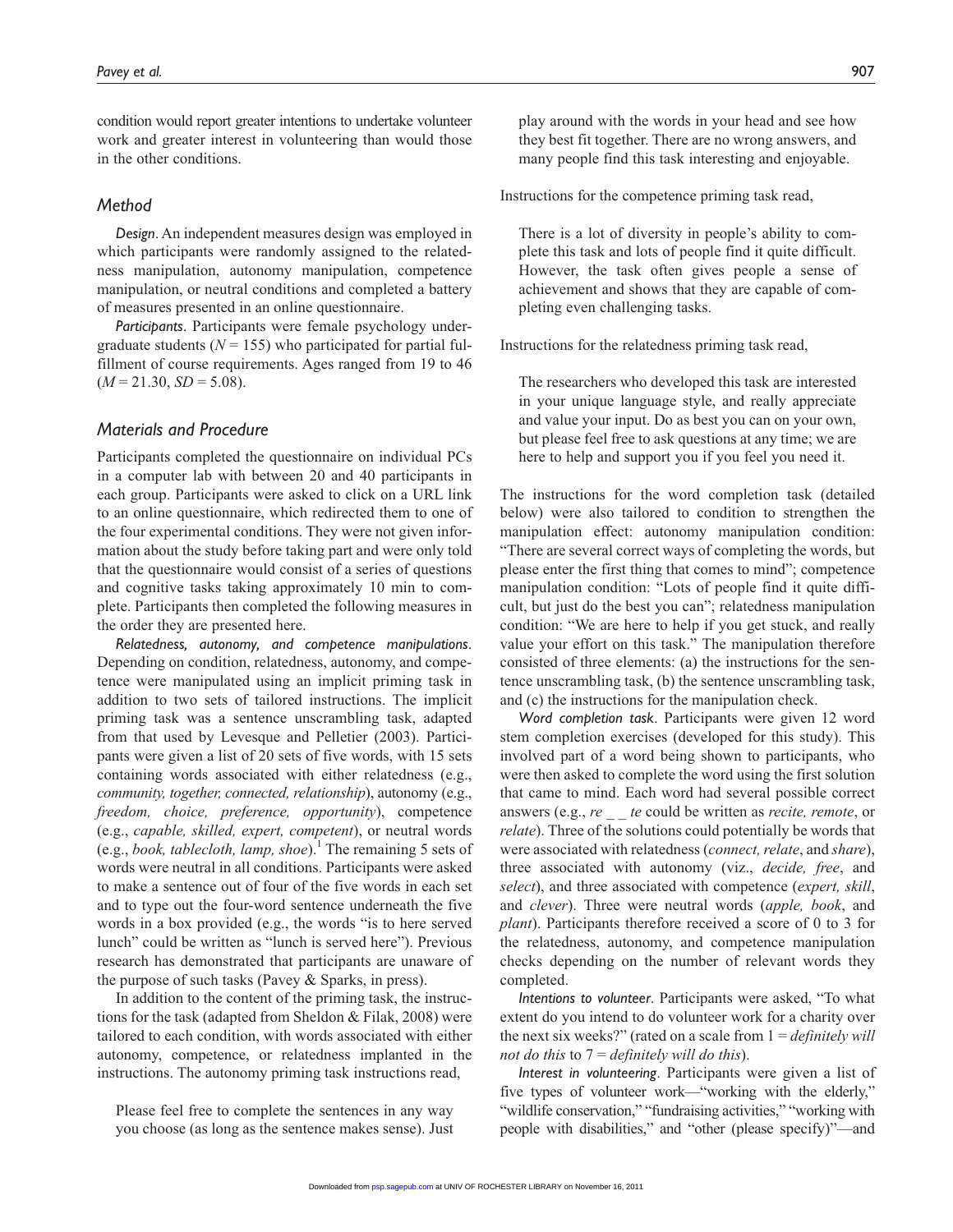|                                    | <b>Relatedness</b><br>$(n = 38)$ |      | Autonomy<br>$(n = 41)$ |      | Competence<br>$(n = 40)$ |      | Neutral<br>$(n = 36)$ |      |
|------------------------------------|----------------------------------|------|------------------------|------|--------------------------|------|-----------------------|------|
|                                    | M                                | SD   | M                      | SD   | M                        | SD   | M                     | SD   |
| Accessibility of relatedness words | 2.29                             | 0.65 | l.49                   | 0.81 | .40                      | 0.81 | I.33                  | 1.04 |
| Accessibility of autonomy word     | 0.16                             | 0.28 | 0.32                   | 0.47 | 0.20                     | 0.41 | 0.08                  | 0.28 |
| Accessibility of competence words  | 1.25                             | 0.81 | 1.44                   | 0.55 | 1.63                     | 0.81 | l.25                  | 0.81 |
| Intentions to volunteer            | 4.11                             | 2.19 | 2.98                   | 1.97 | 3.38                     | 1.98 | 3.42                  | 1.96 |
| Interest in volunteering           | 2.50                             | 1.47 | .88                    | 1.31 | 90.ا                     | 1.39 | 1.92                  | 1.30 |

#### **Table 1.** Experiment 1: Descriptive Statistics

Note: Using post hoc comparisons, means with different subscript letters within a row are significantly different at *p* < .05.

were asked to check boxes next to those which they would be interested to take part in. The number of boxes ticked (0-5) served as the measure of interest in volunteering.

## *Results*

The means and standard deviations of each variable in each condition, and significant cell differences, are shown in Table 1. Planned contrasts were conducted to determine whether participants in the relatedness manipulation, autonomy manipulation, and competence manipulation conditions completed a greater number of words associated with the respective construct, compared to participants in the other three conditions. Participants in the relatedness manipulation condition completed a significantly greater number of words associated with relatedness  $(M = 2.29, SD = 0.65)$  than did participants in the three other conditions  $(M = 1.41, SD = 0.88)$ ,  $t(151) =$ 5.65, *p* < .001. Participants in the competence manipulation condition completed a significantly greater number of the three words associated with competence  $(M = 1.63, SD =$ 0.81) than did those in the other three conditions  $(M = 1.32)$ ,  $SD = 0.68$ ,  $t(151) = 2.34$ ,  $p = .021$ . The only word related to autonomy to differ because of condition was the word *select*; participants in the autonomy manipulation condition completed this word more often  $(M = 0.32, SD = 0.47)$  than did participants in the other three conditions ( $M = 0.15$ ,  $SD =$ 0.36),  $t(151) = 2.39$ ,  $p = .018$ . We were therefore satisfied that the manipulations were successful.

To test our hypothesis that participants in the relatedness prime condition would report greater interest in volunteering than would those in the other three conditions, planned contrasts were conducted. Participants in the relatedness prime condition showed greater interest in volunteering (*M* = 2.50,  $SD = 1.47$ ) than did those in the other three conditions ( $M =$ 1.90, *SD* = 1.32), *t*(151) = 2.36, *p* = .020. This analysis was repeated for participants' intentions to volunteer: Participants in the relatedness prime condition reported greater intentions to volunteer  $(M = 4.11, SD = 2.19)$  than did those in other three conditions ( $M = 3.25$ ,  $SD = 1.96$ ),  $t(151) = 2.24$ ,  $p =$ .026. There were no significant differences in interest in volunteering between the autonomy prime and other (competence and neutral) conditions,  $t(151) = -0.12$ ,  $p =$ .909, or between the competence prime and other (autonomy and neutral) conditions,  $t(151) = 0.01$ ,  $p = .992$ , and no significant differences in intentions to volunteer between the autonomy prime and other (competence and neutral) conditions,  $t(151) = -1.07$ ,  $p = .287$ , or between the competence prime and other (autonomy and neutral) conditions,  $t(151) =$ 0.45,  $p = .652$ .

#### *Discussion*

The results showed that participants in the relatedness manipulation condition reported greater intentions to volunteer and interest in volunteering than did those in the other three conditions combined, suggesting that the simple procedure of highlighting participants' feelings of relatedness toward others was sufficient to motivate them to act more prosocially in the future. When each was compared with the remaining two conditions, neither autonomy nor competence manipulations led to greater volunteer interest or intentions. Experiment 1 reports evidence to suggest that the three basic psychological needs (as outlined by SDT) can be manipulated to enhance the accessibility of words related to people's feelings of need satisfaction. This represents a useful methodological advance, and this experimental design allows stronger evidence for the causal effect of the three basic psychological needs and outcome measures to be obtained.

Although we found the hypothesized effects of the relatedness manipulation condition on participants' interest in volunteering and prosocial intentions, the study did not investigate the mediating mechanisms between highlighting relatedness and prosocial intentions. We suspected that the relatedness manipulations might have increased feelings of connectedness to others, which in turn evoked prosocial intentions, but this was not tested. Further to this, we expected that highlighting relatedness would affect a wide range of prosocial outcomes; however, in this study we examined the effects of relatedness on only one prosocial intention (namely, the intention to volunteer). Thus, in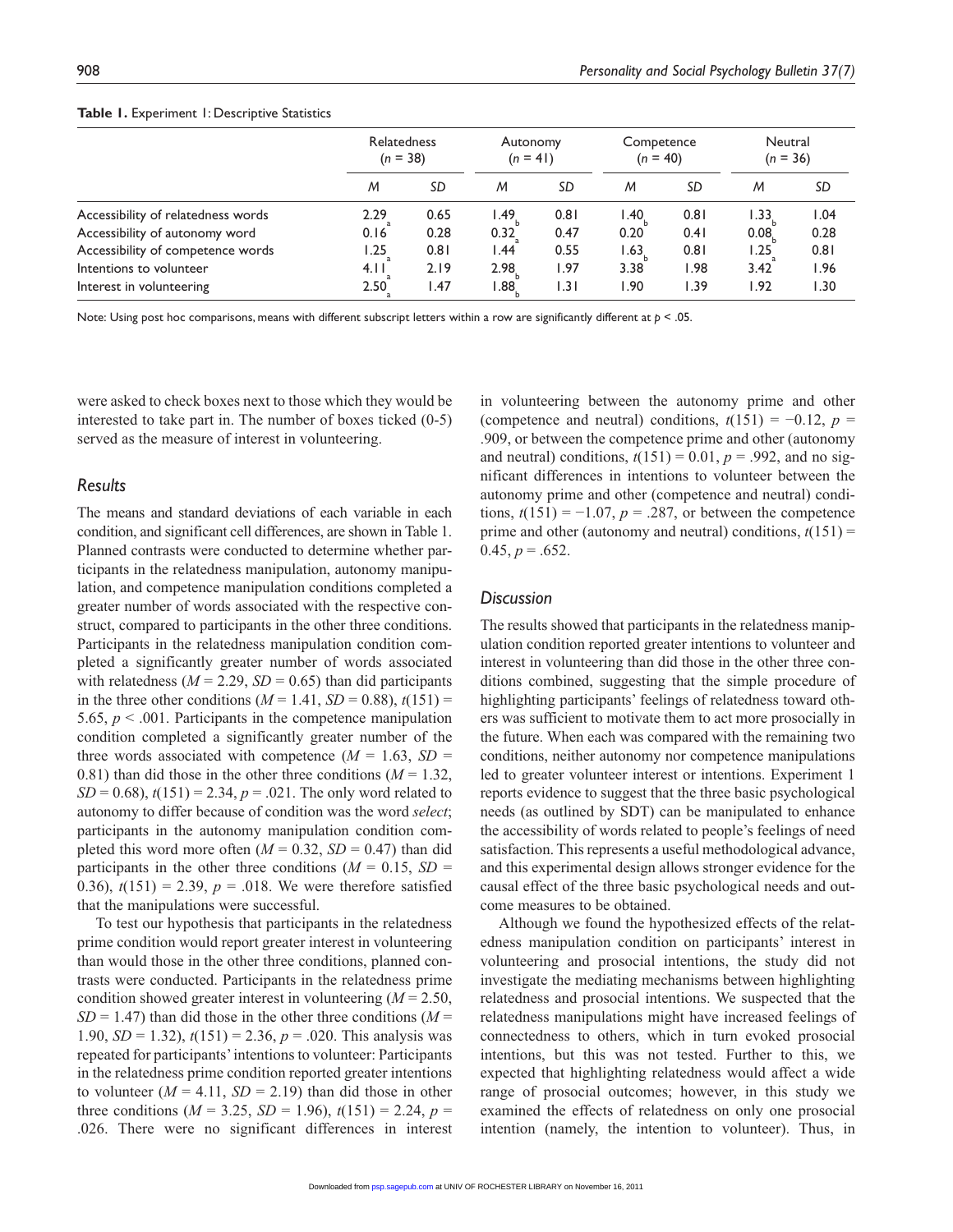developing this research, it was important to subsequently assess whether the effects of increasing relatedness on prosocial intention were limited to volunteering or whether they generalized to other prosocial domains. Finally, it also was not known whether similar effects would be found using a different procedure to activate the relatedness concept; examining the effects of a different relatedness manipulation would enable further generalization of the results. These issues were addressed in Experiment 2.

## **Experiment 2**

Experiment 2 used a different manipulation of relatedness, autonomy, and competence from that used in Experiment 1 and assessed whether this would have a similar effect on participants' prosocial tendencies. Participants were asked to write about times in the past that they had experienced relatedness, autonomy, or competence, and to complete measures of a range of prosocial intentions. Rather than relying only on intentions to engage in one prosocial behavior (as in Experiment 1), participants' intentions to carry out five different prosocial behaviors were assessed. By so doing, we sought to investigate whether the effects of relatedness on prosocial outcomes could be generalized beyond the domain of volunteering.

In addition, participants' feelings of connectedness were measured. Thwarting the need to belong may decrease helping (Twenge, Baumeister, et al., 2007) and increase aggression (Twenge et al., 2001), whereas increasing feelings of social connectedness may reduce aggression (Twenge, Zhang, et al., 2007). Accordingly, we expected the effects of relatedness on prosocial behaviors to be (at least partly) caused by a heightened feeling of connectedness toward others, reflected in greater feelings of care and respect for others, and in experiencing a stronger sense of identification with others. Experiment 2 aimed to determine whether feelings of connectedness would indeed mediate the effects of a relatedness manipulation on prosocial intentions.

## *Method*

*Design*. An independent measures design was employed in which participants were randomly allocated to the relatedness salience, autonomy salience, competence salience, or neutral condition and completed questionnaire measures presented online.

*Participants*. Participants were recruited from a university participant pool ( $N = 77$ ; 60 females and 17 males) and were entered into a prize drawing to win one of four £25 prizes as an incentive for completing the study. Ages ranged from 19 to 54 ( $M = 24.32$ ,  $SD = 6.55$ ).

## *Materials and Procedure*

Participants were emailed a link to an online questionnaire titled "Questionnaire About Self and Others" that randomly

assigned them to one of the four experimental conditions. Participants were told that the questionnaire would ask them a series of questions about their personal experiences and behaviors. Participants were asked to follow the online instructions and to complete the measures in the order in which they were presented. At the end of the questionnaire, participants were asked their age and gender and were fully debriefed.

*Relatedness, autonomy, and competence manipulations*. The relatedness, autonomy, competence, and neutral manipulations were adapted from the self-affirmation materials constructed by Reed and Aspinwall (1998). Participants were asked to answer *yes* or *no* to eight questions about times in the past when they had experienced either relatedness (e.g., "Have you ever felt a strong bond with someone you spend time with?"), autonomy (e.g., "Have you ever felt free to do something your own way?"), or competence (e.g., "Have you ever felt competent in something you have done?"). If participants answered *yes*, they were asked to provide a short example. All participants responded *yes* to five or more of the questions. In the neutral condition, participants were asked to answer *yes* or *no* to eight inconsequential questions unrelated to the three needs (e.g., "I think that the color blue looks great on most people"). If they responded *yes*, they were asked to provide a reason why.

*Manipulation check*. Participants were asked three questions: "To what extent did the answers you gave remind you of times when you had felt close and connected to other people?" "To what extent did the answers you gave remind you of times when you had felt free and autonomous?" and "To what extent did the answers you gave about remind you of times when you had felt competent?" (rated on a scale from  $1 = not$  *at all* to  $7 = very$  *much*).

*Connectedness*. Six items measured participants' feelings of connectedness toward others: "At the present moment . . ." ". . . I feel a bond with other people"; ". . . I identify with other people"; " . . . I care for other people"; ". . . I am concerned about other people"; ". . . I am respectful of other people"; ". . . I feel protective towards other people" (rated on a scale from  $1 =$  *strongly disagree* to  $7 =$  *strongly agree*;  $\alpha = .72$ ). These items were adapted from a scale examining connectedness to the natural environment (Sparks, Hinds, & Curnock, 2010).

*Prosocial intentions*. Participants were asked about the extent to which they intended to carry out five prosocial behaviors over the next 6 weeks: give money to charity, donate goods or clothes to a charity, go out of their way to help a friend in need, give up their time to do something that will benefit the community, and go out of their way to help a stranger in need. The five items showed good internal reliability ( $\alpha = .70$ ) and were combined to provide a general measure of prosocial intentions.

## *Results*

The means and standard deviations of each variable in each condition, and significant cell differences, are shown in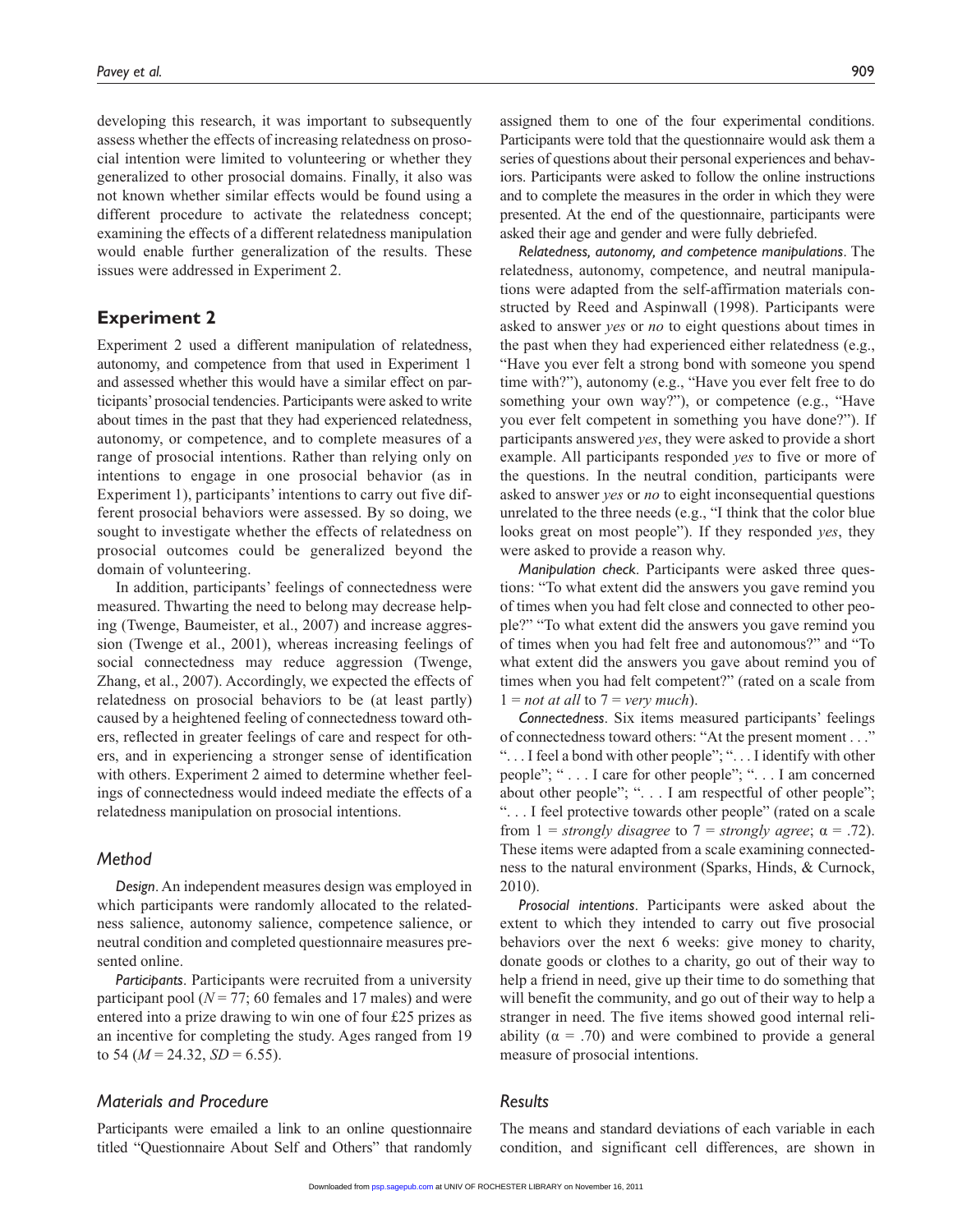|                                | <b>Relatedness</b><br>$(n = 19)$ |      | Autonomy<br>$(n = 17)$ |      | Competence<br>$(n = 19)$ |       | Neutral<br>$(n = 22)$ |      |
|--------------------------------|----------------------------------|------|------------------------|------|--------------------------|-------|-----------------------|------|
|                                | M                                | SD   | M                      | SD   | M                        | SD    | M                     | SD   |
| Relatedness manipulation check | 6.47                             | 0.84 | 4.35                   | 1.62 | 4.05                     | l.75  | 3.41                  | l.92 |
| Autonomy manipulation check    | 4.74                             | 1.52 | 5.53                   | 0.87 | 4.53                     | l.93  | 4.55                  | 2.13 |
| Competence manipulation check  | 5.37                             | 1.42 | 5.41                   | 1.46 | 5.26                     | l.56  | 3.14                  | 1.98 |
| Connectedness                  | 5.64                             | 0.56 | 4.79                   | 0.81 | 5.27                     | ا ۱.۵ | 5.30                  | 0.83 |
| Prosocial intentions           | 3.87                             | 0.65 | 3.33                   | 0.79 | 3.43                     | 0.88  | 3.63                  | 0.76 |

#### **Table 2.** Experiment 2: Descriptive Statistics

Note: Using post hoc comparisons, means with different subscript letters within a row are significantly different at *p* < .05.

Table 2. To check that our manipulations had been successful, planned contrasts were conducted. Participants in the relatedness condition felt that the answers they gave reminded them of times they had felt close and connected to other people to a greater extent  $(M = 6.47, SD = 0.84)$  than did participants in the other three conditions  $(M = 3.90, SD = 1.80)$ ,  $t(73) =$ 5.99,  $p < .001$ . Participants in the autonomy salience condition felt that the answers they gave reminded them of times they had felt autonomous to a marginally significant greater extent ( $M = 5.53$ ,  $SD = 1.46$ ) than did participants in the three other conditions ( $M = 4.60$ ,  $SD = 1.86$ ),  $t(73) = 1.96$ ,  $p =$ .054. There was no significant difference between the competence salience condition and the other three conditions for the competence manipulation check item,  $t(73) = 1.44$ ,  $p =$ .144. However, participants in the competence salience manipulation felt that the answers they gave reminded them of times they had felt competent to a greater extent (*M* = 5.26,  $SD = 1.56$ ) than did participants in the neutral condition  $(M = 3.14, SD = 1.98), t(73) = 4.14, p < .001$ . We were therefore satisfied that the manipulations were successful.

To test our hypothesis that participants in the relatedness salience condition would report greater connectedness than would those in the other three conditions, planned contrasts were conducted. Participants in the relatedness condition reported greater feelings of connectedness ( $M = 5.64$ ,  $SD =$ 0.56) than did those in the other three conditions  $(M = 5.14,$  $SD = 0.90$ ,  $t(73) = 2.19$ ,  $p = .032$ . There was also an unexpected difference, with participants in the autonomy salience condition ( $M = 4.52$ ,  $SD = 0.88$ ) reporting less connectedness than those in the other (competence and neutral) conditions ( $M = 5.18$ ,  $SD = 0.98$ ),  $t(73) = 2.56$ ,  $p = .013$ . There was no difference between the connectedness of those in the competence salience condition and the other (autonomy and neutral) conditions, *t*(73) = −1.15, *p* = .254.

Participants in the relatedness salience condition also reported greater prosocial intentions ( $M = 3.87$ ,  $SD = 0.65$ ) than did those in other three conditions  $(M = 3.47, SD =$ 0.10),  $t(73) = 2.09$ ,  $p = .040$ . There was no difference between participants' intentions in the autonomy salience condition and in the other (competence and neutral) conditions,  $t(73)$  = 0.93,  $p = 0.355$ , and no difference between the intentions of those in the competence salience condition and the other (autonomy and neutral) conditions,  $t(73) = 0.22$ ,  $p = .823$ .

Connectedness was tested as a mediator of the effect of the relatedness salience manipulation on prosocial intentions. A bootstrapping procedure (Preacher & Hayes, 2004) with *n* = 5,000 resamples revealed that the path from the relatedness versus other contrast to connectedness,  $β = .17$ ,  $t = 2.27$ ; the direct effect from connectedness to intentions,  $\beta = .27$ ,  $t = 2.72$ (controlling for the relatedness vs. other contrast); and the direct effect from the relatedness versus other contrast to intentions,  $β = .14$ ,  $t = 2.03$ , were each significant (all *ps* < .05). The indirect effect of the relatedness vs. other condition on prosocial intentions via connectedness also proved significant, with a point estimate of 0.04, 95% bootstrap CI [0.013, 0.107]. This suggests connectedness mediated the effect of the relatedness salience manipulation on prosocial intentions.

## *Discussion*

The results of Experiment 2 bolster the findings of Experiment 1 by showing that relatedness can be manipulated to increase prosocial intentions. As in Experiment 1, highlighting autonomy and competence did not elicit higher prosocial tendencies. Experiment 2 employed a different type of relatedness manipulation and tested its effect on a wider measure of prosocial intentions. Feelings of connectedness were shown to mediate the effects of the manipulation on prosocial intentions. This suggests that relatedness increased prosocial motivation and behavior through increased feelings of connectedness to others.

Interestingly, Experiment 2 found that the autonomy manipulation participants reported lower levels of connectedness than did participants in the other conditions, and lower levels of prosocial intentions than did participants in the relatedness condition. It is possible that our autonomy manipulation represented a somewhat crude activation of autonomy, which also activated the related but distinct constructs of independence or separation from others. The activation of these types of concepts may therefore have led to lower feelings of connectedness to others. It is also possible that autonomy may only be beneficial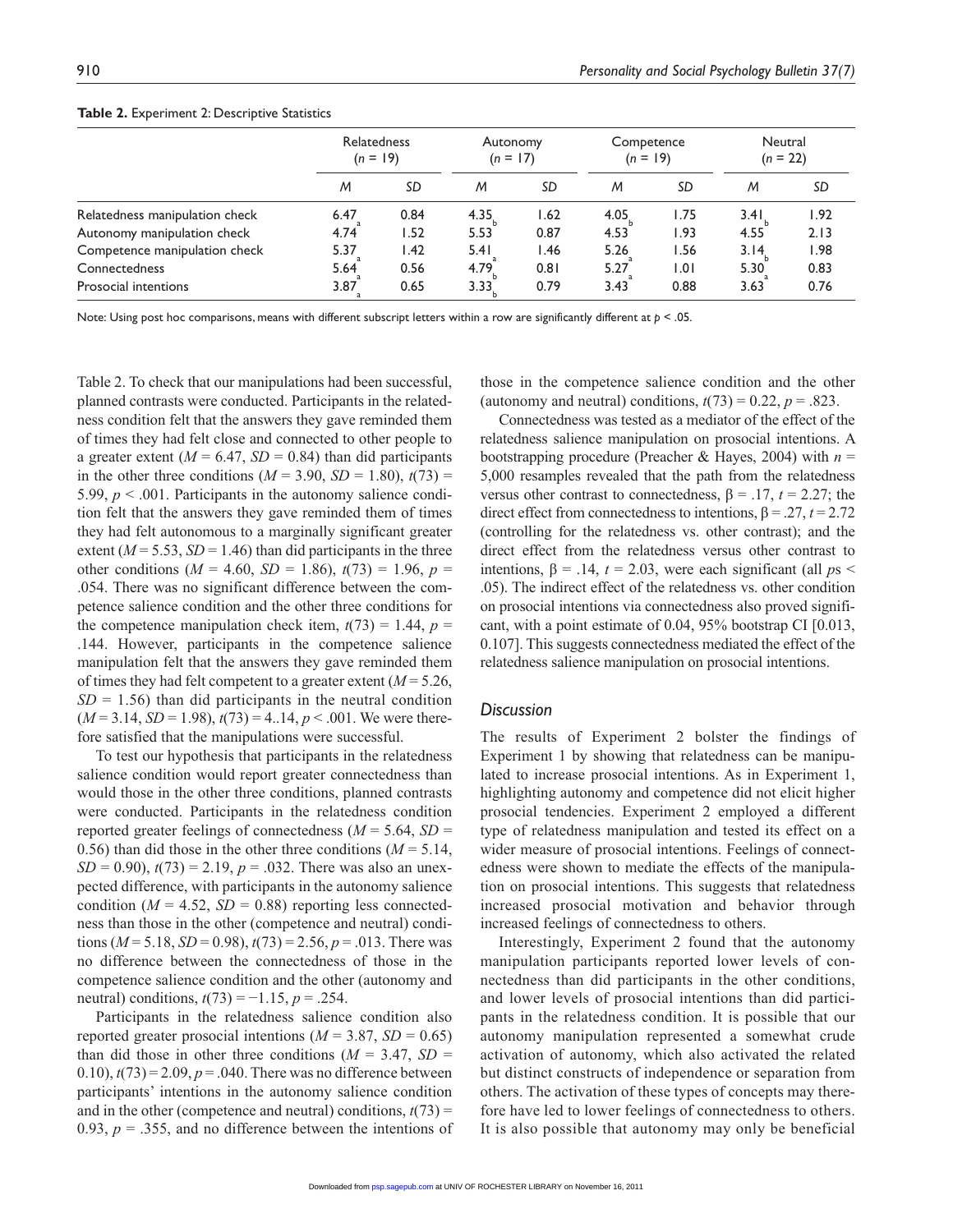to feelings of connectedness if highlighted in conjunction with relatedness.

The results of Experiments 1 and 2 are consistent with the notion that feelings of relatedness can influence our prosocial motivation. However, these studies relied on self-report measures of prosocial intentions and did not include behavioral measures. It may be that participants exaggerated their intentions to help others or that the relatedness manipulations would not be sufficient to elicit actual prosocial behavior. Experiment 3 therefore examined whether a relatedness manipulation might influence an objective measure of behavior. In this experiment, we also controlled for the effect of the manipulations on mood and empathy, as these are often associated with prosocial behaviors (e.g., Batson et al., 1997; Cunningham, 1979; Davis, 1983).

## **Experiment 3**

Positive, relative to neutral, mood states have been shown to be associated with prosocial behavior (e.g., Cunningham, 1979). In addition, empathy is considered a strong predictor of people's prosocial actions (e.g., Batson et al., 1988, 1997; Davis, 1983). It is therefore possible that the effects of the relatedness manipulations on prosocial tendencies in Experiments 1 and 2 were due to increases in positive mood and/or empathy. Therefore, Experiment 3 investigated further the effect of a relatedness prime on prosocial behaviors, controlling for any impact of the prime on mood and empathetic concern. This would assess the possibility that the prime constituted a mood or empathy manipulation and would examine our proposal that it is relatedness and its association with connectedness (i.e., feeling a strong bond and identifying with others), rather than mood or empathetic concern, that is driving the effects. Note that in Experiments 1 and 2 we did not use an objective prosocial behavior measure but relied instead on participants' self-reports of their motivation. Thus, we felt it important to examine the effect of the relatedness prime on an objective behavior measure (donations to charity). We predicted that participants given the relatedness prime would donate to charity more of the money they earned for their participation in the study than would those in the neutral prime condition, even after controlling for mood and empathetic concern. Because there were no significant effects of competence and autonomy on prosocial tendencies in Experiments 1 and 2, we abstained from priming these needs in Experiment 3. Note also that because measuring a proposed mediator may affect a behavioral outcome (see Spencer, Zanna, & Fong, 2005), we abstained from assessing feelings of connectedness.

## *Method*

*Design*. An independent measures design was employed in which participants were randomly allocated to either the relatedness manipulation or neutral condition and completed questionnaire measures presented online.

*Participants*. Participants were recruited from a university participant pool ( $N = 55$ ; 37 females and 18 males) and were paid £3 (approximately \$5) for their participation. Ages ranged from 18 to 34 ( $M = 23.29$ ,  $SD = 4.31$ ).

## *Materials*

*Relatedness manipulation*. The relatedness and neutral tasks and instructions were the same as those used in Experiment 1.

*Word completion task*. The manipulation check was the same as that used in Experiment 1.

*Positive mood*. The five positive emotion items from the 10-item Positive and Negative Affect Scale (PANAS; Thompson, 2007) were used to assess positive affect. This scale was found to be a reliable shortened version of the original 20-item scale (Watson, Clark, & Tellegen, 1988). Participants were asked to rate the extent to which they felt the following at the current moment: inspired, alert, determined, active, and attentive (rated on a scale from 1 = *not at all like this* to  $7 = a$  *lot like this*;  $\alpha = .71$ .

*Empathy*. The measure used to assess empathy was taken from Cialdini, Brown, Lewis, Luce, and Neuberg (1997). Participants were asked to think about a friend they regularly met up with in their spare time. They were asked to first briefly describe this individual's physical characteristics, personality traits, interests, values, and attitudes, to focus their attention on the friend. They were then asked to imagine that the person had been evicted from his or her apartment and were asked to indicate the extent to which they felt: sympathetic, tender, soft-hearted, compassionate, and warm toward the person (rated on a scale from 1 = *not at all like this* to 7 = *a lot like this*). This measure was designed to assess situational empathetic concern for an individual in need. The five items showed good internal reliability ( $\alpha$  = .86) and were combined to provide a measure of empathy.

*Charity donation behavior*. Participants were told that the research was being conducted in association with the British Red Cross. Participants then read the following information about the charity:

The British Red Cross helps people in crisis, whoever and wherever they are. We are part of a global voluntary network, responding to conflicts, natural disasters and individual emergencies. We enable vulnerable people in the UK and abroad to prepare for and withstand emergencies in their own communities. And when the crisis is over, we help them to recover and move on with their lives.

Participants were then told that they had the opportunity to donate some of the money they had earned for participating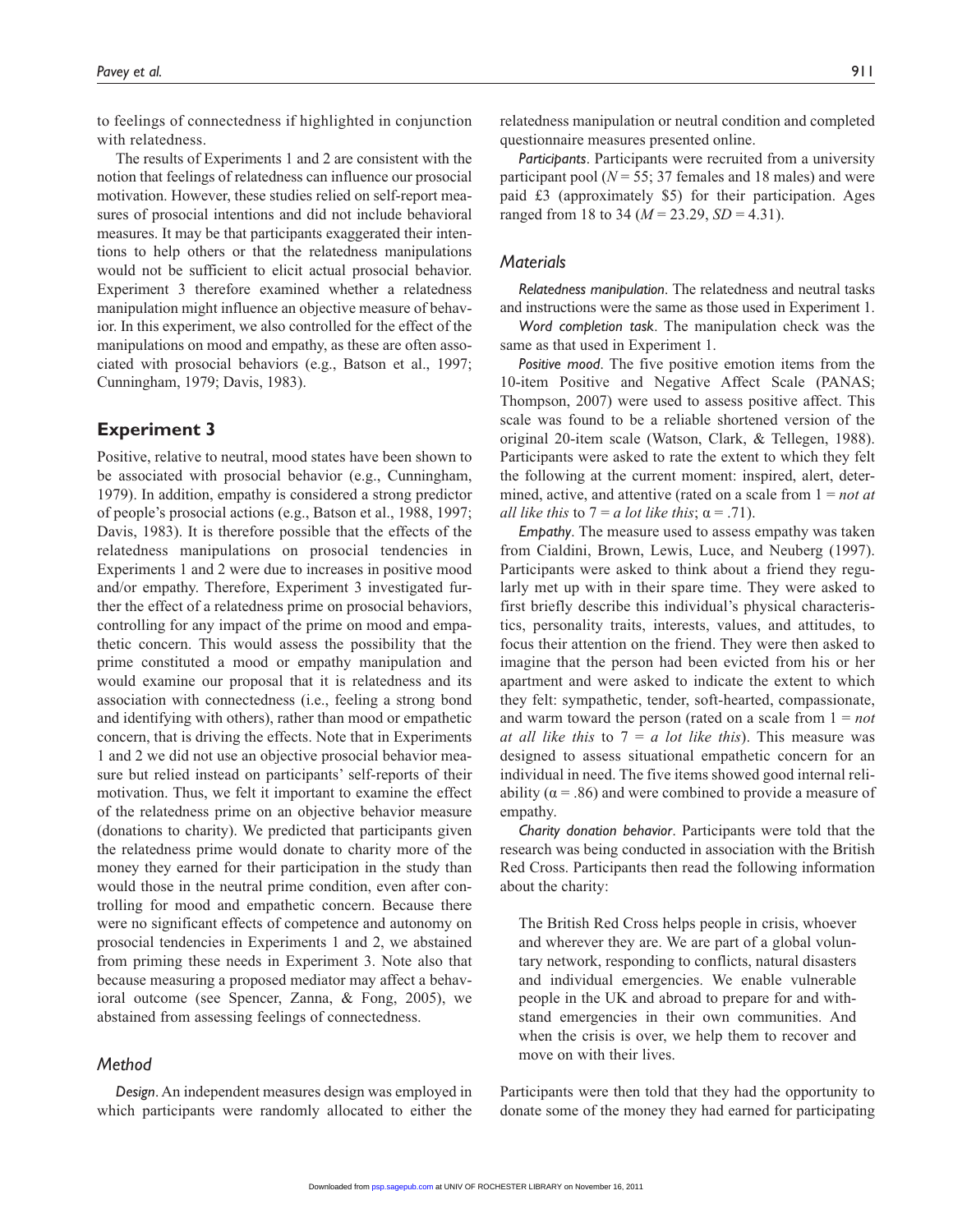|  |  | Table 3. Experiment 3: Descriptive Statistics |  |
|--|--|-----------------------------------------------|--|
|--|--|-----------------------------------------------|--|

|                                    | <b>Relatedness</b><br>prime<br>$(n = 28)$ |      | Neutral<br>prime<br>$(n = 27)$ |      |
|------------------------------------|-------------------------------------------|------|--------------------------------|------|
|                                    | M                                         | SD   | м                              | SD   |
| Positive mood                      | 3.28                                      | 0.72 | 3.07                           | 0.80 |
| Empathy                            | 6.41                                      | 0.80 | 6.19                           | 0.88 |
| Accessibility of relatedness words | 2.14                                      | 1.01 | 1.19                           | 0.62 |
| Charity donation                   | 0.70                                      | 0.98 | 0.22                           | 0.63 |

in the study to this charity and were asked to write down how much they would like to donate to this charity (between £0 and £3). They were assured that the amount donated would be anonymous to the researcher conducting the study.

## *Procedure*

Participants were recruited to the study titled "Language and Social Interaction" and were informed that the study was about the relations between sentence formation and social behaviors. As participants entered the lab, they completed a participation form and were immediately paid £3 in small change for their participation. Participants then sat at individual PCs, and clicked on a link displayed on the screen that randomly assigned them to one of the two experimental conditions. Participants completed the subsequent measures in the order described above. After completing the study, participants were given an envelope in which to place their donation. After the participant had left the room, the researcher checked that the participant had donated the amount he or she had committed to giving.

## *Results*

Independent sample *t* tests were conducted to determine differences in relatedness words, positive mood, empathy, and charity donation between the relatedness and neutral prime conditions (for means and standard deviations, see Table 3). Those in the relatedness prime condition completed a greater number of words associated with relatedness  $(M = 2.14, SD =$ 0.16) than did those in the neutral prime condition  $(M =$ 1.19, *SD* = 0.16), *t*(53) = −4.22, *p* < .001; we were therefore satisfied that the relatedness manipulation had been successful. The results showed that there was no effect of prime condition on participants' empathy,  $t(53) = -1.01$ ,  $p = .32$ , or mood,  $t(53) = -1.03$ ,  $p = .316$ . However, the results showed that those in the relatedness prime condition donated more money to charity  $(M = \text{\pounds}0.70, SD = 0.98)$  than did those in the neutral condition ( $M = \text{\pounds}0.22$ ,  $SD = 0.63$ ),  $t(53) = -2.12$ ,  $p =$ .038. When empathy and mood were added as covariates, this effect remained significant. Examining charity donation as a binary variable revealed that more participants in the relatedness condition (46.4%) donated money than did participants in the neutral condition (18.5%),  $\chi^2(1) = 4.86$ ,  $p = .027$ .

## *Discussion*

In Experiment 3, we showed that the relatedness prime had a significant effect on an objective prosocial behavior measure, namely, charity donations. These findings are consistent with those reported in Experiments 1 and 2, and provide causal evidence for the impact of relatedness on prosocial tendencies by showing that participants whose feelings of relatedness were increased donated significantly more money to charity than did those in a neutral condition. It is encouraging to find that increasing relatedness had a direct effect on participants' observable behavior, suggesting that the effect of the manipulation was not restricted to selfreports of prosocial intentions. This finding strengthens the evidence suggesting that incorporating relatedness primes within charity campaign materials may increase donation behavior.

The effect of the relatedness manipulation on prosocial behavior remained significant even after mood and empathy were accounted for. Previous research (Dovidio, Allen, & Schroeder, 1990) has shown that empathy associated with a specific problem leads only to helping with respect to that problem but does not generalize to helping toward a different problem. However, other research (Greitemeyer, 2009; Twenge, Baumeister, et al., 2007) has revealed that empathy can evoke helping across different needs and persons. Future research in which the effects of relatedness on empathy and helping toward the same target are examined would usefully complement our studies.

Although empathy could be considered a similar construct to connectedness, we believe that the differences in our mediation findings for empathy and for connectedness suggest that relatedness manipulations highlight the bond and identification that people feel with others rather than their encouraging empathetic emotional reactions toward a person in need. We suggest that the increased relatedness need satisfaction felt by participants after highlighting feelings of relatedness motivated the person to engage in further relatedness need-satisfying experiences.

## **Meta-Analysis of the Three Experiments**

Although there was a significant difference between relatedness and the combination of other conditions for each of our dependent variables in both Experiments 1 and 2, post hoc tests revealed no significant mean differences between the relatedness condition and neutral condition in these experiments (see Tables 1 and 2). Inspection of the means for these two experiments reveals that our findings could be partly driven by reduced prosocial tendencies in the autonomy (compared to neutral) condition in addition to increased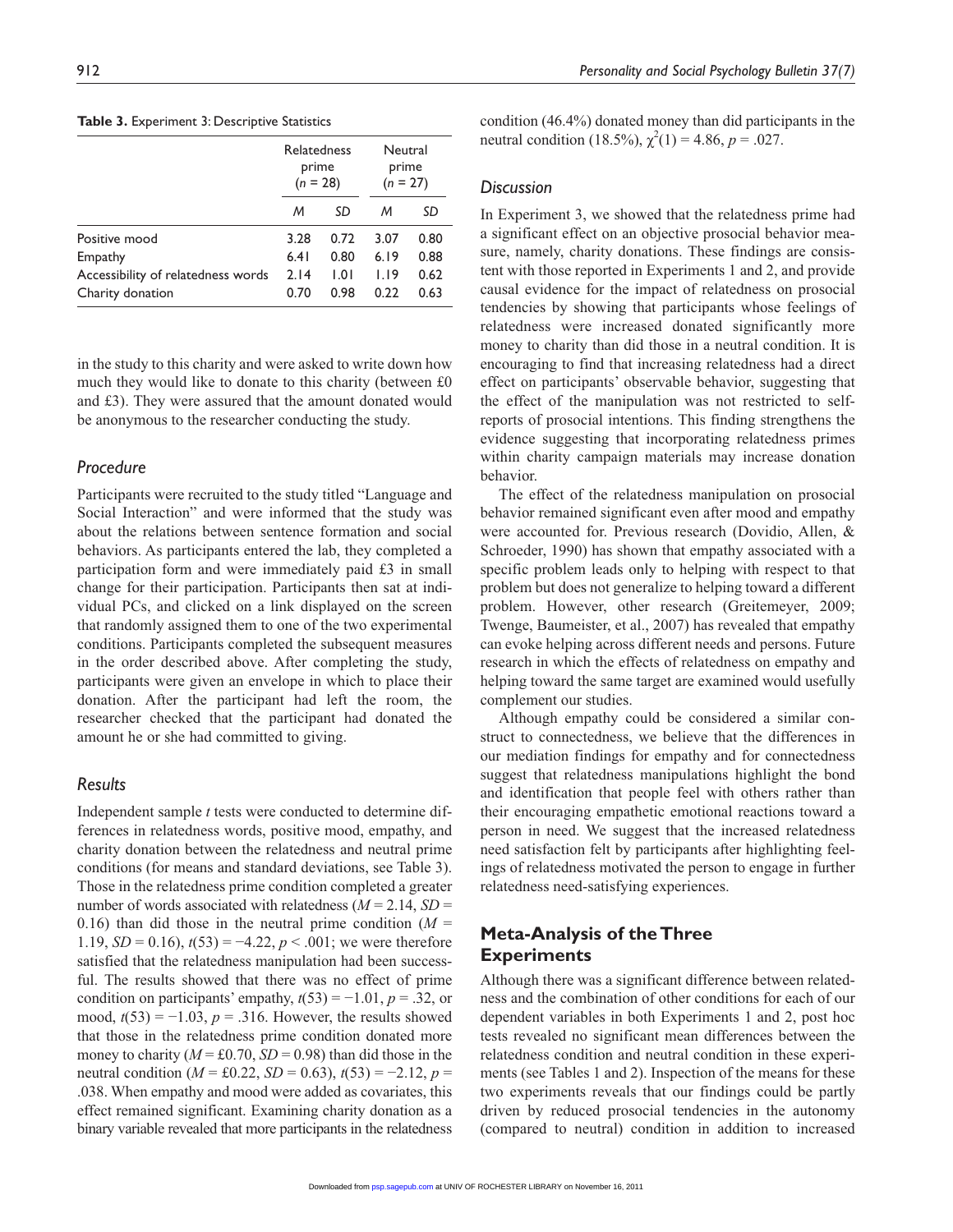

**Figure 1.** Meta-analysis of the three studies (*N* = 287): Mean standardized prosocial tendency scores for each condition Note: Error bars indicate +/− 2 *SE*.

prosocial tendencies in the relatedness (compared to neutral) condition. Therefore, to provide a clear indication of the overall effect of highlighting relatedness (compared to the neutral condition) on prosocial tendencies, a meta-analysis of the three experiments was conducted. The mean *z-*standardized dependent measures from each study (mean interest in volunteering and intentions to volunteer from Experiment 1, mean connectedness and prosocial intentions from Experiment 2, and charity donation from Experiment 3) were compiled in one data set with the condition variable coded 1 = *neutral*, 2 = *relatedness*, 3 = *autonomy*, 4 = *competence* (*N* = 287). A one-way ANOVA indicated a significant main effect of condition,  $F(3, 283) = 7.21$ ,  $p < .001$ ,  $\eta_p^2 = .07$ . Planned contrasts showed that participants in the relatedness conditions displayed greater prosocial tendencies than did participants in each of the neutral, autonomy, and competence conditions, all  $ps < .01$ . The prosocial tendencies of those in the autonomy and competence conditions were no different from those in the neutral condition, *p*s > .10. Means and standard errors for participants in each condition are displayed in Figure 1.

## **General Discussion**

The three experiments reported here provide evidence to suggest that highlighting feelings of relatedness satisfaction increases prosocial motivation and behavior. In Experiment 1, the relatedness manipulation led to greater intentions to volunteer and interest in volunteering, relative to the other conditions. Experiment 2 showed that highlighting relatedness experiences increased feelings of connectedness toward others, which in turn increased participants' general prosocial intentions. Finally, Experiment 3 showed that participants in the relatedness manipulation condition donated

significantly more money to charity than did those given a neutral task. A meta-analysis of the three studies indicated that overall, those in the relatedness manipulation condition displayed greater prosocial tendencies than did those in each of the neutral, autonomy, and competence conditions.

The experiments are the first to investigate the causal effect of autonomy, competence, and relatedness needs on prosocial motivation and behavior. The findings support the general tenets of SDT (Ryan & Deci, 2000a), which suggest that satisfaction of basic human needs lead to greater orientation toward growth and positive social functioning. According to SDT, relatedness, competence, and autonomy are the most important psychological needs, which either in concert or on their own affect human thoughts, feelings, and behavior. Further to this, it has been suggested that relatedness, affiliation, and relationship-enhancing traits are often found to be most closely associated with subjective well-being (Ryan & Deci, 2001). As indicated in the Introduction, evidence is emerging to suggest that autonomy and competence may be more important to maintain positive aspects of the self-concept (e.g., self-esteem; Patrick, Knee, Canevello, & Lonsbary, 2007), whereas relatedness may be more important in promoting secure attachments (La Guardia et al., 2000), relationship quality (Patrick et al., 2007), and, as shown in the current studies, prosocial motivation and behavior.

It is also possible that autonomy and competence need satisfaction, in concert with relatedness need satisfaction, is required to promote prosocial tendencies (as suggested by research examining the importance of autonomy-supportive relationships). This may account for the results of the current studies being dissimilar to the correlation findings of Gagné (2003). Although self-reported satisfaction of the three needs are often correlated, and were each found by Gagné to be positively correlated with prosocial behavior, activating the needs of autonomy and competence may not be independently predictive of prosocial behaviors. Further research examining methods of activating the three needs in unison would therefore complement our studies.

We suggest that the manipulations we used present a broader conceptualization of relatedness experiences than the manipulations used in previous research to prime secure attachments (Mikulencer & Shaver, 2005). For example, relatedness experiences are likely to be present in a wide variety of relational experiences that are not solely those that arise in response to safety and security anxieties during development (Ryan et al., 2007). Nonetheless, we acknowledge the overlap between these constructs and the difficulty of activating feelings of security of attachment without activating broader feelings of relatedness satisfaction. This may partly be because of the likelihood that conditions conducive to satisfying the need for relatedness are also those conducive to the formation of secure attachments during development.

Our research also increases understanding of the mechanisms by which relatedness has an influence on prosocial tendencies. Experiment 2 showed that feelings of connectedness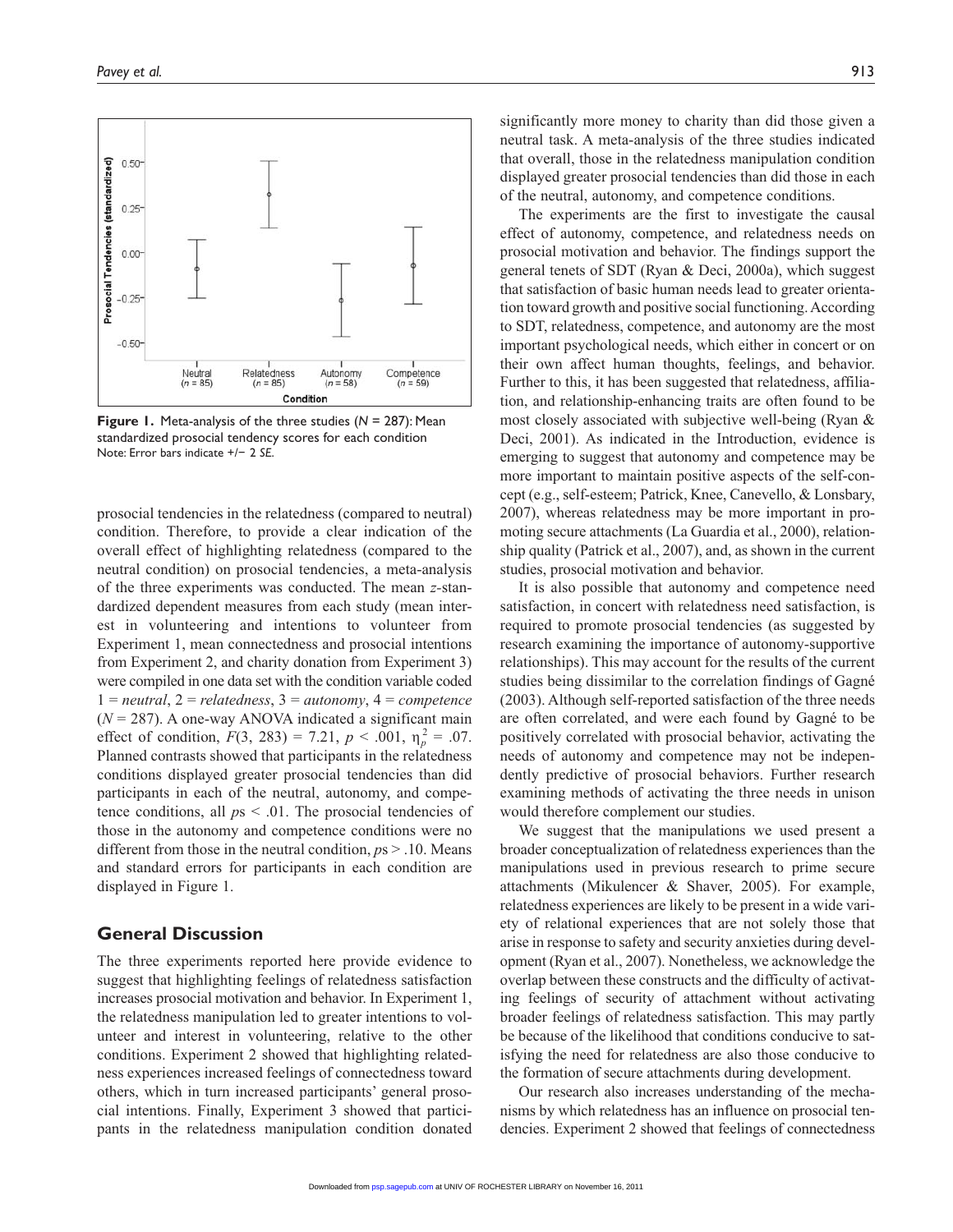significantly mediated the effect of the relatedness manipulation on prosocial motivation. This suggests that relatedness may be important in determining people's prosocial tendencies, as it concerns the extent to which people feel that they are connected and close to other people around them. This supports the research of Twenge and colleagues (Twenge et al., 2001; Twenge, Baumeister, et al., 2007; Twenge, Zhang, et al., 2007), who found that increasing social connectedness reduced aggression and that social exclusion increased aggression and reduced prosocial behaviors. In contrast, although empathy and mood are strong predictors of prosocial behaviors (Batson, 1991; Cunningham, 1979), in the current research relatedness had its effect on prosocial behaviors independent of any effect on empathy or mood (Experiment 3). This indicates that the construct of relatedness was unique in our studies in the predictive impact it exerted on prosocial tendencies, and it was not a result of the manipulation eliciting more positive mood or empathy (at least, as measured here). Other potential mediators should be examined in further research. For example, relationship well-being, security of attachment, a shared social identity, or a sense of oneness (Cialdini et al., 1997; Maner et al., 2002) may be other potential mediators of our effects. The concept of connectedness examined in Experiment 2 is likely to be a proximal mediator of the relatedness manipulation. Examining mediators of the effect that are more distal to our core construct of relatedness would further enhance our understanding of why highlighting relatedness results in greater prosocial behavior. We also suggest that it is likely highlighting the three needs may lead to qualitatively different types of prosocial behavior, for example, those that are autonomously motivated as oppose to those that are motivated from feelings of pressure or duty (Gebauer et al., 2008; Weinstein & Ryan, 2010). Examining the type of prosocial motivation that the manipulations promote would also further the understanding of our findings.

The results support the research of Levesque and Pellietier (2003), Hodgins et al. (2006), and Sheldon and Filak (2008), and show that autonomy, competence, and relatedness can all be successfully manipulated using a combination of implicit sentence unscrambling tasks and tailored instructions, as evidenced by respective increases in the accessibility of words related to each need in Experiment 1 and respective increases in feelings of each need in Experiment 2. This useful methodological development could be used in the application of SDT to other research areas. By highlighting autonomy, competence, and relatedness, other benefits of greater need satisfaction, such as greater happiness, greater vitality, less defensiveness, and a greater orientation toward growth and positive social functioning could, at least temporarily, be realized. These manipulations, when coupled with behavior change interventions such as those that aim to increase intentions toward, for example, healthier lifestyles or engagement with community, may increase intervention effectiveness. The finding that such relatedness manipulations influenced prosocial tendencies supports the recent literature that has highlighted the importance of using experimental methods in the investigation of SDT effects (Levesque at al., 2008). It is important to acknowledge the potential process differences that could occur from consciously or nonconsciously activating feelings of relatedness (or of combinations of the two as used in the current experiments). Unpacking the independent effects of the sentence scrambling tasks (relatively implicit) and instructions for the task (relatively explicit), and their potentially different mediating effects, deserves further exploration.

Despite the promising findings from the current series of studies, potential limitations of this research should be acknowledged. Participants were all university students, well educated, and mostly between the ages of 18 and 21. This particular population may have less time to volunteer and money to donate to charity than many other members of the community. In addition, the participants were mostly female (because of the uneven distribution of males and females studying psychology); as previous research has shown females to be more highly motivated to engage in prosocial behavior (e.g., Carlo, Okun, Knight, & de Guzman, 2005), it would be worthwhile to assess whether the effects of a relatedness manipulation would occur to the same extent using a larger sample of males. Finally, the current experiments only examine the effects of need satisfaction on prosocial tendencies. Further research should examine whether such manipulations increase specific motives for acting prosocially (e.g., whether the manipulations increase participants' intrinsic reasons for prosocial action), as would be suggested from the recent developments on this topic (Weinstein & Ryan, 2010).

Our findings illustrate the beneficial effects of priming relatedness in terms of prosocial behaviors and should be considered in relation to broader ramifications for theory and practice. For example, effects similar to those we found may be achievable both by using different methods and by making relatedness salient in other ways. Demonstration of such effects would strengthen speculations about broader social processes that promote or weaken the social relationships that might involve and encourage greater engagement in the welfare of others. Indeed, the effects of promoting prosocial behaviors on the quality of social relationships also merit further investigation. We know that the quality of social relationships has an impact on people's health and well-being (Wilkinson & Pickett, 2009), that social support has a similar positive effects (Stansfeld, 1999), that social isolation has comparable detrimental consequences (House, Landis, & Umberson, 2003), and that we may lose something fundamental by ignoring community relationships (Cushman, 1990; Putnam, 2000). The empirical links between relatedness, prosocial behaviors, and the quality of social relationships therefore warrant more detailed research attention. Such research could promote simultaneously individual welfare and the welfare of others in a way that would challenge the assumption that there is some kind of conflict between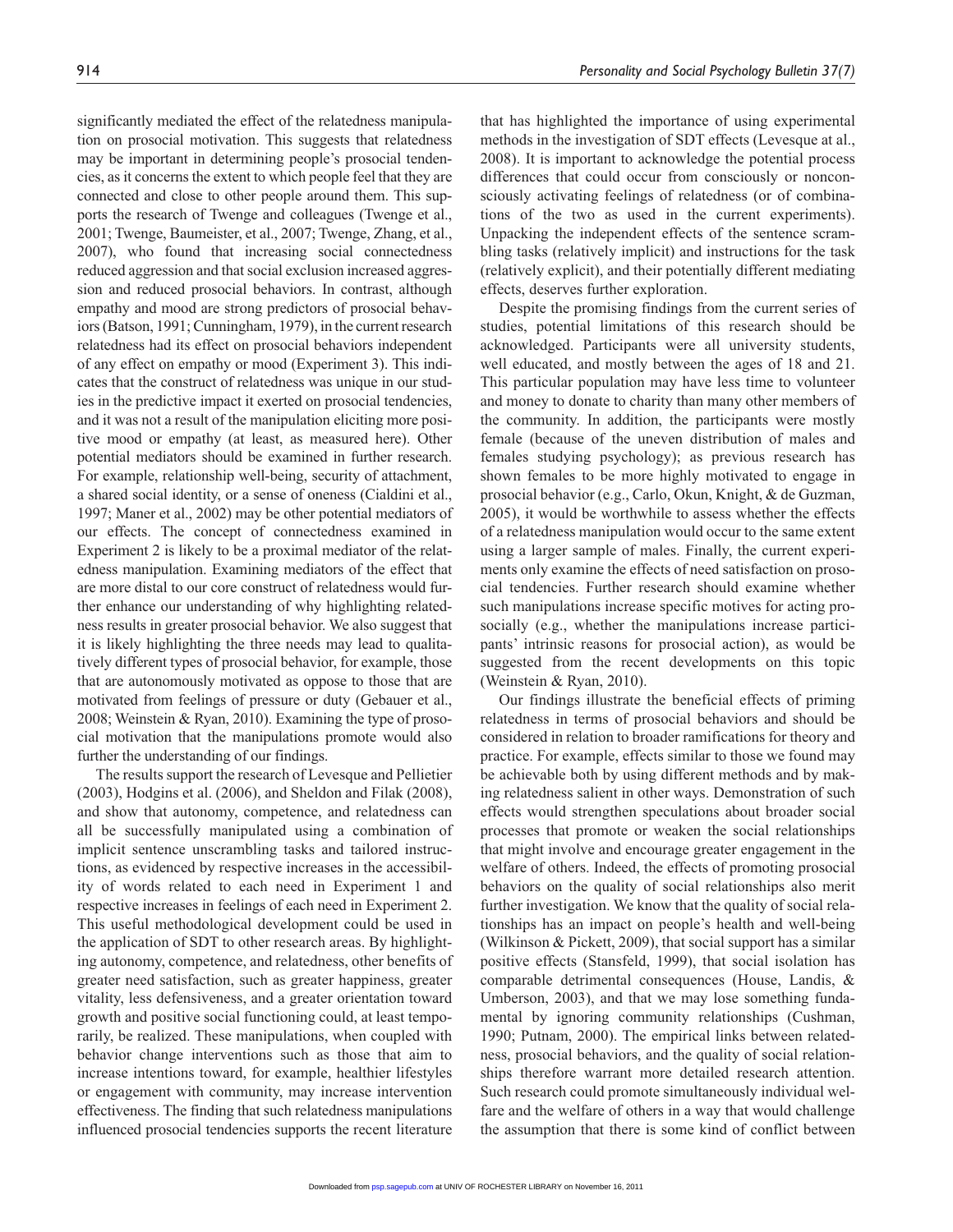the two. This research direction offers some optimism that individual and social flourishing might be enhanced through attention to people's engagement with others.

#### **Declaration of Conflicting Interests**

The author(s) declared no potential conflicts of interest with respect to the research, authorship, and/or publication of this article.

#### **Funding**

The author(s) received no financial support for the research, authorship, and/or publication of this article.

#### **Note**

1. Before conducting this study, the target words were piloted to ensure that they were representative of, and associated with, relatedness, autonomy, and competence, and their definitions as stated by self-determination theory (SDT). Ten social psychology experts were given a definition of each of the needs as stated by SDT and were asked to rate the extent to which the relatedness words were associated with the definition of relatedness (1 = *not at all associated with relatedness* to 7 = *very much associated with relatedness*), the autonomy words were associated with the definition of autonomy (1 = *not at all associated with autonomy* to 7 = *very much associated with autonomy*), and the competence words were associated with the definition of competence (1 = *not at all associated with competence* to 7 = *very much associated with competence*). The relevant target words were all rated as highly associated with the definitions of relatedness ( $M = 5.07$ ,  $SD = 0.51$ ), autonomy ( $M = 5.44$ , *SD*= 0.49), and competence ( $M = 5.60$ ,  $SD = 0.57$ ).

#### **References**

- Aderman, D., & Berkowitz, L. (1970). Observational set, empathy, and helping. *Journal of Personality and Social Psychology, 14*, 141-148.
- Batson, C. D. (1991). *The altruism question: Towards a social social-psychological answer*. Hillsdale, NJ: Erlbaum.
- Batson, C. D., Dyck, J. L., Brandt, J. R., Batson, J. G., Powell, A. L., McMaster, M. R., & Griffitt, C. (1988). Five studies testing two new egoistic alternatives to the empathy-altruism hypothesis. *Journal of Personality and Social Psychology, 55*, 52-77.
- Batson, C. D., Sager, K., Garst, E., Kang, M., Rubchinsky, K., & Dawson, K. (1997). Is empathy-induced helping due to selfother merging? *Journal of Personality and Social Psychology, 73*, 495-509.
- Baumeister, R. F., & Leary, M. R. (1995). The need to belong: Desire for interpersonal attachments as a fundamental human motivation. *Psychological Bulletin, 117*, 497-529.
- Carlo, G., Okun, M. A., Knight, G. P., & de Guzman, M. R. T. (2005). The interplay of traits and motives on volunteering: Agreeableness, extraversion and prosocial value motivation. *Personality and Individual Differences, 38*, 1293-1305.
- Cialdini, R. B., Brown, S. L., Lewis, B. P, Luce, C., & Neuberg, S. L. (1997). Reinterpreting the empathy-altruism relationship:

When one into one equals oneness. *Journal of Personality and Social Psychology, 73*, 481-494.

- Cunningham, M. R. (1979). Weather, mood, and helping behavior: Quasi experiments with the sunshine Samaritan. *Journal of Personality and Social Psychology, 37*, 1947-1956.
- Cushman, P. (1990). Why the self is empty: Toward a historically situated psychology. *American Psychologist, 45*, 599-611.
- Davis, M. H. (1983). Measuring individual differences in empathy: Evidence for a multidimensional approach. *Journal of Personality and Social Psychology, 44*, 113-126.
- Dawes, R. M. (1980). Social dilemmas. *Annual Review of Psychology, 31*, 169-193.
- Deci, E. L. (1980). *The psychology of self-determination*. Lexington, MA: Heath.
- Deci, E. L., & Ryan, R. M. (1985). *Intrinsic motivation and selfdetermination in human behavior*. New York, NY: Plenum.
- Deci, E. L., & Ryan, R. M. (2000). The "what" and "why" of goal pursuits: Human needs and the self-determination of behavior. *Psychological Inquiry, 11*, 227-268.
- Dovidio, J. F., Allen, J. L., & Schroeder, D. A. (1990). Specificity of empathy-induced helping: Evidence for altruistic motivation. *Journal of Personality and Social Psychology, 59*, 249-260.
- Finkelstein, M. A., Penner, L. A., & Brannick, M. T. (2005). Motive, role identity, and prosocial personality as predictors of volunteer activity. *Social Behavior and Personality, 33*, 403-418.
- Gagné, M. (2003). The role of autonomy support and autonomy orientation in prosocial behavior engagement. *Motivation and Emotion, 27*, 199-223.
- Gebauer, J. E., Riketta, M., Broemer, P., & Maio, G. R. (2008). Pleasure and pressure based prosocial motivation: Divergent relationships to subjective well-being. *Journal of Research in Personality, 42*, 399-420.
- Grant, A. M. (2008). Does intrinsic motivation fuel the prosocial fire? Motivational synergy in predicting persistence, performance, and productivity. *Journal of Applied Psychology, 93*, 48-58.
- Graumann, C. F. (1988). Introduction to a history of social psychology. In M. Hewstone, W. Stroebe, J-P Codol, & G. M. Stephenson (Eds.), *Introduction to social psychology* (pp. 3-19). Oxford, England: Blackwell.
- Greitemeyer, T. (2009). Effects of songs with prosocial lyrics on prosocial behavior: Further evidence and a mediating mechanism. *Personality and Social Psychology Bulletin, 35*, 1500-1511.
- Hodgins, H. S., Brown, A. B., & Carver, B. (2007). Autonomy and control motivation and self-esteem. *Self and Identity, 6*, 189-208.
- Hodgins, H. S., & Knee, C. R. (2002). The integrating self and conscious experience. In E. L. Deci & R. M. Ryan (Eds.), *Handbook of self-determination research* (pp. 87-100). Rochester, NY: University of Rochester Press.
- Hodgins, H. S., Yacko, H. A., & Gottlieb, E. (2006). Autonomy and nondefensiveness. *Motivation and Emotion, 30*, 283-293.
- Hoffman, M. L. (1981). Is altruism part of human nature? *Journal of Personality and Social Psychology, 40*, 121-137.
- House, J. S., Landis, K. R., & Umberson, D. (2003). Social relationships and health. In P. Salovey & A. J. Rothman (Eds.), *Social psychology of health*. (pp. 218-226). New York, NY: Psychology Press.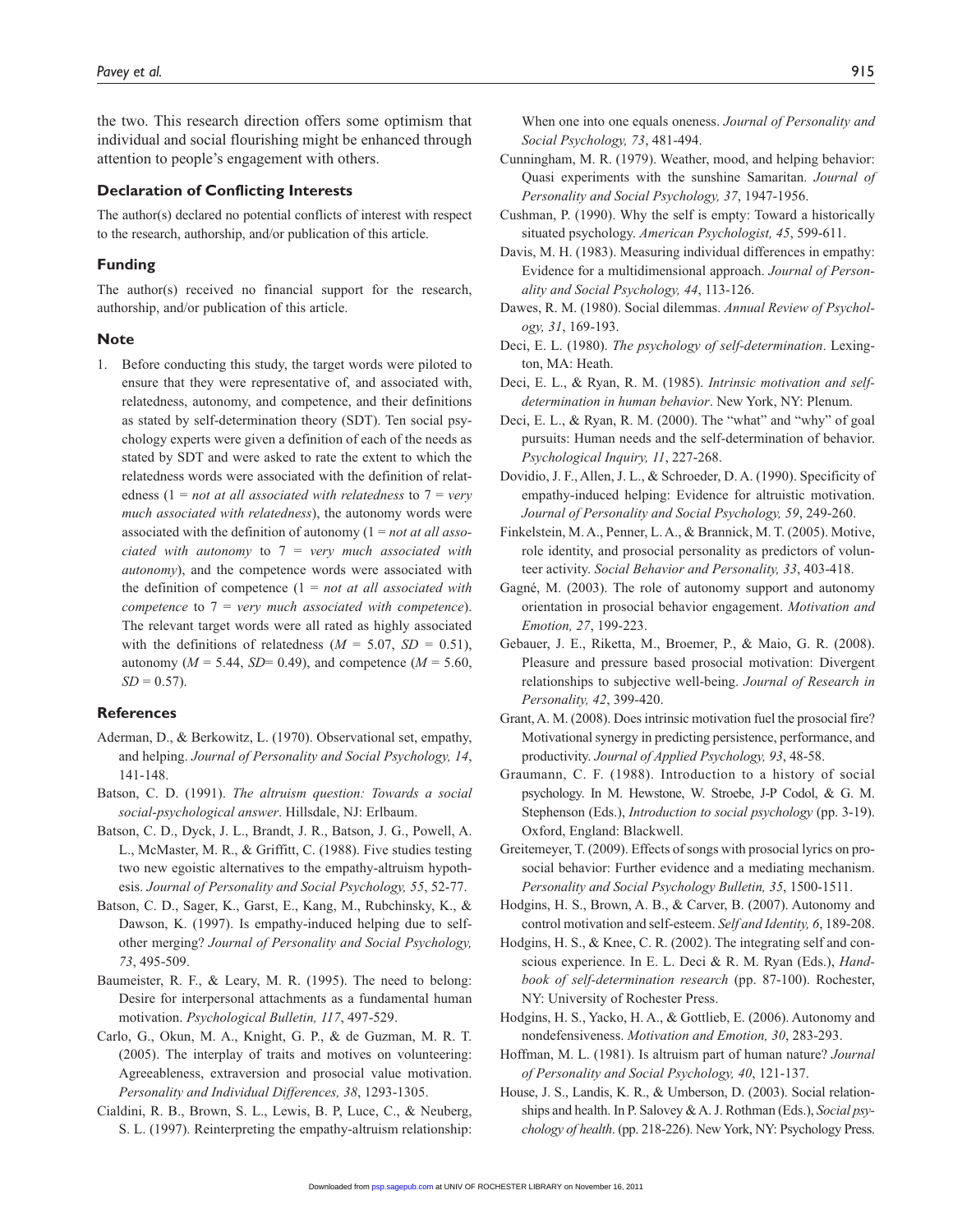- La Guardia, J. G., Ryan, R. M., Couchman, C. E., & Deci, E. L. (2000). Within-person variation in security of attachment: A self-determination theory perspective on attachment, need fulfillment, and well-being. *Journal of Personality and Social Psychology, 79*, 367-384.
- Levesque, C., Copeland, K. J., & Sutcliffe, R. A. (2008). Conscious and nonconscious processes: Implications for self-determination theory. *Canadian Psychology, 49*, 218-224.
- Levesque, C. S., & Pellitier, L. G. (2003). On the investigation of primed and chronic autonomous and heteronomous motivational orientations. *Personality and Social Psychology Bulletin, 29*, 1570-1584.
- Maner, J. K., Luce, C. L., Neuberg, S. L., Cialdini, R. B., Brown, S., & Sagarin, B. J. (2002). The effects of perspective taking on motivations for helping: Still no evidence for altruism. *Personality and Social Psychology Bulletin, 28*, 1601-1610.
- Mansbridge, J. J. (Ed.). (1990). *Beyond self-interest*. Chicago, IL: University of Chicago Press.
- Mikulincer, M., & Shaver, P. R. (2003). The attachment behavioral system in adulthood: Activation, psychodynamics, and interpersonal processes. In M. P. Zanna (Ed.), *Advances in experimental social psychology* (Vol. 35, pp. 53-152). New York, NY: Academic Press.
- Mikulincer, M., & Shaver, P. R. (2005). Attachment security, compassion, and altruism. *Current Directions in Psychological Science, 14*, 34-38.
- Moller, A. C., Deci, E. L., & Elliot, A. J. (2010). Person-level relatedness and the incremental value of relating. *Personality and Social Psychology Bulletin, 36*, 754-767.
- Nix, G. A., Ryan, R. M., Manly, J. B., & Deci, E. L. (1999). Revitalization through self-regulation: The effects of autonomous and controlled motivation on happiness and vitality. *Journal of Experimental Social Psychology, 35*, 266-284.
- Patrick, H., Knee, C. R., Canevello, A., & Lonsbary, C. (2007). The role of need fulfillment in relationship functioning and wellbeing: A self-determination theory perspective. *Journal of Personality and Social Psychology, 92*, 434-457.
- Pavey, L. J., & Sparks, P. (in press). Autonomy and defensiveness: Experimentally increasing adaptive responses to health-risk information via priming and self-affirmation. *Psychology and Health*.
- Penner, L. A., Dovidio, J. F., Piliavin, J. A., & Schroeder, D. A. (2005). Prosocial behavior: A multilevel approach. *Annual Review of Psychology, 56*, 365-392.
- Pomazal, R. P., & Jaccard, J. J. (1976). An informational approach to altruistic behavior. *Journal of Personality and Social Psychology, 33*, 317-326.
- Preacher, K. J., & Hayes, A. F. (2004). SPSS and SAS procedures for estimating indirect effects in simple mediation models. *Behavior Research Methods, Instruments, and Computers, 36*, 717-731.
- Putnam, R.D. (2000). *Bowling alone: The collapse and revival of American community*. New York, NY: Simon & Schuster.
- Reed, M. B., & Aspinwall, L. G. (1998). Self-affirmation reduces biased processing of health-risk information. *Motivation and Emotion, 22*, 99-132.
- Reis, H. T., Sheldon, K. M., Gable, S. L., Roscoe, J., & Ryan, R. M. (2000). Daily well-being: The role of autonomy, competence, and relatedness. *Personality and Social Psychology Bulletin, 26*, 419-435.
- Ryan, R. M. (1995). Psychological needs and the facilitation of integrative processes. *Journal of Personality, 63*, 397-427.
- Ryan, R. M., & Brown, K. W. (2003). Why we don't need selfesteem: On fundamental needs, contingent love, and mindfulness. *Psychological Inquiry, 14*, 71-76.
- Ryan, R. M., Brown, K. W., & Creswell, J. D. (2007). How integrative is attachment theory? Unpacking the meaning and significance of felt security. *Psychological Inquiry, 18*, 177-182.
- Ryan, R. M., & Deci, E. L. (2000a). Self-determination theory and the facilitation of intrinsic motivation, social development, and well-being. *American Psychologist, 55*, 68-78.
- Ryan, R. M., & Deci, E. L. (2000b). The darker and brighter sides of human existence: Basic psychological needs as a unifying concept. *Psychological Inquiry, 11*, 319-338.
- Ryan R. M., & Deci E. L. (2001). On happiness and human potentials: A review of research on hedonic and eudaimonic wellbeing. *Annual Review of Psychology, 52*, 141-166
- Ryan, R. M., & Deci, E. L. (2006). Self-regulation and the problem of human autonomy: Does psychology need choice, selfdetermination, and will? *Journal of Personality, 74*, 1557-1586.
- Sheldon, K. M., & Elliot, A. J. (1999). Goal striving, need-satisfaction, and longitudinal well-being: The self-concordance model. *Journal of Personality and Social Psychology, 76*, 482-497.
- Sheldon, K. M., Elliot, A. J., Kim, Y., & Kasser, T. (2001). What is satisfying about satisfying events? Testing 10 candidate psychological needs. *Journal of Personality and Social Psychology, 89*, 325-339.
- Sheldon, K. M., & Filak, V. (2008). Manipulating autonomy, competence and relatedness support in a game-learning context: New evidence that all three needs matter. *British Journal of Social Psychology, 47*, 267-283.
- Sheldon, K. M., Ryan, R. M., & Reis, H. T. (1996). What makes for a good day? Competence and autonomy in the day and in the person. *Personality and Social Psychology Bulletin, 22*, 1270-1279.
- Smith, A. (1993). *An inquiry into the nature and causes of the wealth of nations*. Oxford, England: Oxford University Press.
- Sparks, P., Hinds, J., & Curnock, S. (2010). *Connectedness, caring, and their consequences: A study of relationships with the natural environment*. Manuscript in preparation.
- Spencer, S. J., Zanna, M. P., & Fong, G. T. (2005). Establishing a causal chain: Why experiments are often more effective than mediational analyses in examining psychological processes. *Journal of Personality and Social Psychology, 89*, 845-851.
- Stansfeld, S. A. (1999). Social support and social cohesion. In M. Marmot & R. G. Wilkinson (Eds.), *Social determinants of health*. (pp. 155-178). Oxford, England: Oxford University Press.